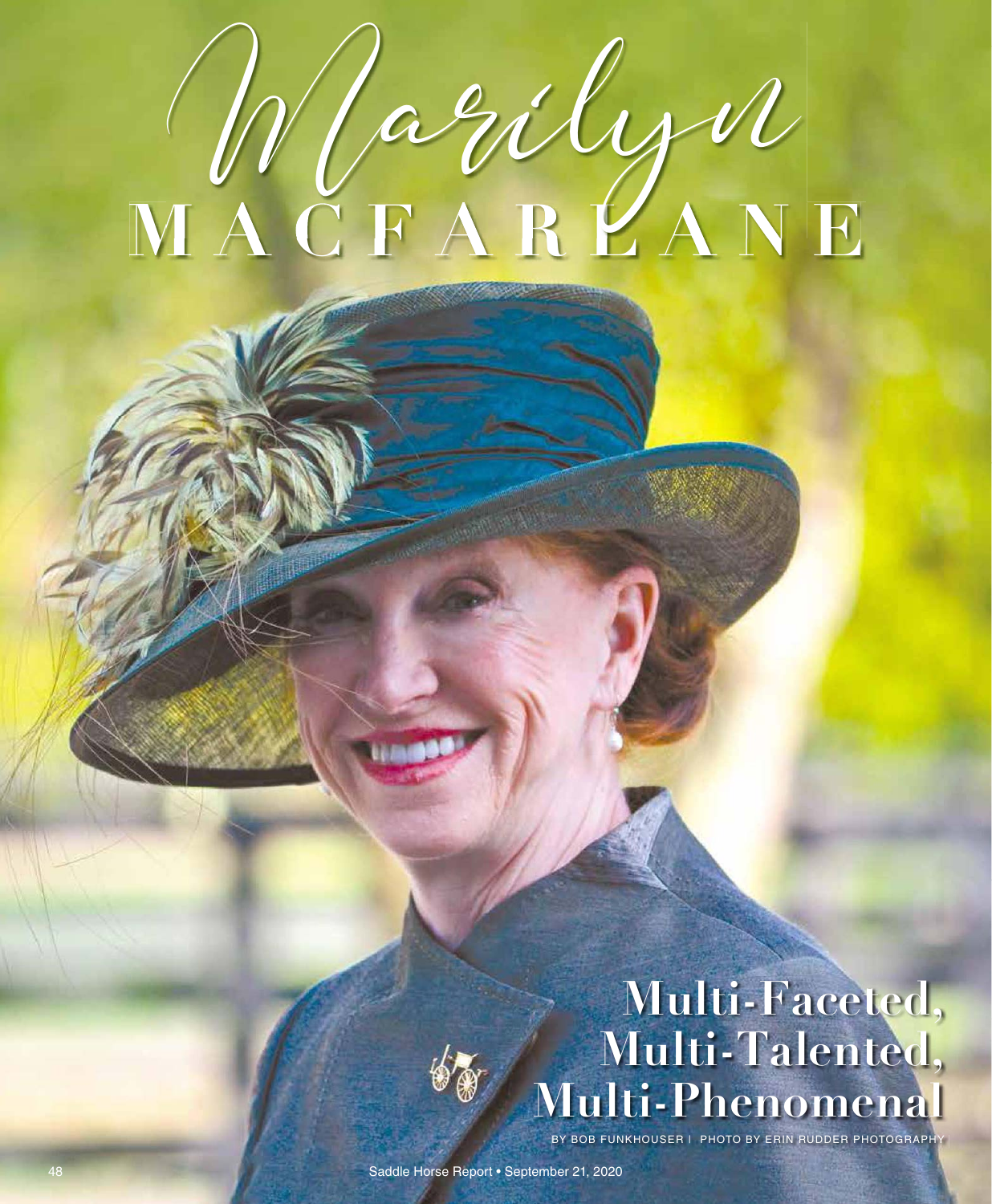conic…Independent…Strong-Willed…Principled… Compassionate…Determined…Fair…Creative… Fun-Loving

Marilyn Pain<br>
Pain<br>
What<br>
World<br>
Moria<br>
Terres<br>
dau<br>
Virg<br>
Firs<br>
on a Some of those closest to the late Marilyn Macfarlane painted a picture of the woman who from an early age knew what she wanted and jumped right into the male-dominated world of training horses, making a career, which included more than 300 world's and national titleholders in the performance, roadster, and equitation divisions.

However, the story of the fiery redhead is not the titles and accolades, it's the path she took to get there and the reason why she did this to begin with, the LOVE of the horse.

She arrived in this world on November 18, 1945, the daughter of Ralph and Christine Martin of Charleston, West Virginia. After her first pony ride, horses became a focus. First it was the standard of the day - a Shetland pony. Then, on a trip to a local stable with her Girl Scout troop, she was exposed to her first American Saddlebred and it was all over from there.

Lessons at the local Coonskin Stables led to a lot of creative and persuasive sales jobs to her father who eventually broke down and bought her first horse, Red Velvet. "Red Velvet was a three-year-old wild thing no child should have come in contact with," Macfarlane described in an earlier Horse World interview.

The story goes that she bugged her father so much to go the stable, which was just up the mountain from their home, that he agreed to let her drive the family station wagon (even though she was still underage) as long as her mother didn't find out. She found a way to make things work when it came to horses and Red Velvet was one of several horses to spend 30-some years with Macfarlane because of her ultimate care.

It wasn't long before the 16-year-old equestrienne, with encouragement from her father, was teaching lessons to local riders from her own Breezy Knoll Stables and that money helped pay the way to ride two seasons with the legendary Helen Crabtree with her dad making the drive from West Virginia to Kentucky nearly every Saturday.

"I knew she had a lot of talent from the beginning," said Mrs. Crabtree in that Horse World feature. "She had no expensive horses, nor a lot of money behind her. She simply made the most of what she had and learned from everything she ever got on. Even at that time, Marilyn had a lesson program going in West Virginia. She wanted to learn how to teach and really soaked up what I was talking about. Then we would sit and discuss the philosophy of teaching and training. That was of great importance to her, because she knew exactly what she wanted, even at that early age."

In addition to riding with Crabtree and giving lessons at her Breezy Knoll Stables, she graduated from Morris Harvey College with a B.A. in Education. Rachel Wolford was one of Marilyn Martin's early students in Charleston. She also accompanied her to Rossville, Georgia, when Martin was offered an opportunity to work at John L. Hutchinson's Happy Valley Stables alongside greats like Sam Brannon, Lloyd Teater, David Kerger, and Eddie B. Womble.

The Valley was a great experience for the aspiring horsewoman who won her first personal reserve world's championship while there, in addition to instructing Debbie Cowan to a Louisville equitation win and training performance world's champions for the Cowan family. After building some of her own clientele at The Valley, she left for Kentucky in 1974, leasing stalls at Charlie Smith's before eventually rulaus **EGAS** 

Kristen Stivers (l) presented Marilyn with the 2012 UPHA Helen K. Crabtree Instructor Hall of Fame award, one of several honors she earned throughout her career. This one was especially meaningful as Marilyn rode with Crabtree as a youth.



From the time she could sit on a pony, the Charleston, West Virginia native knew she wanted horses to be a part of her life.



Not only did Marilyn ride with Helen Crabtree, she later did clinics and other events with the iconic trainer/instructor.



Presented by Polly Holm (front left), Marilyn was the recipient of the Audrey Gutridge Award, which recognizes outstanding women in the show horse world. She was accompanied by (L-R) Randi Stuart Wightman, Steve Macfarlane, Rachel Vetter, and Nancy McConnell.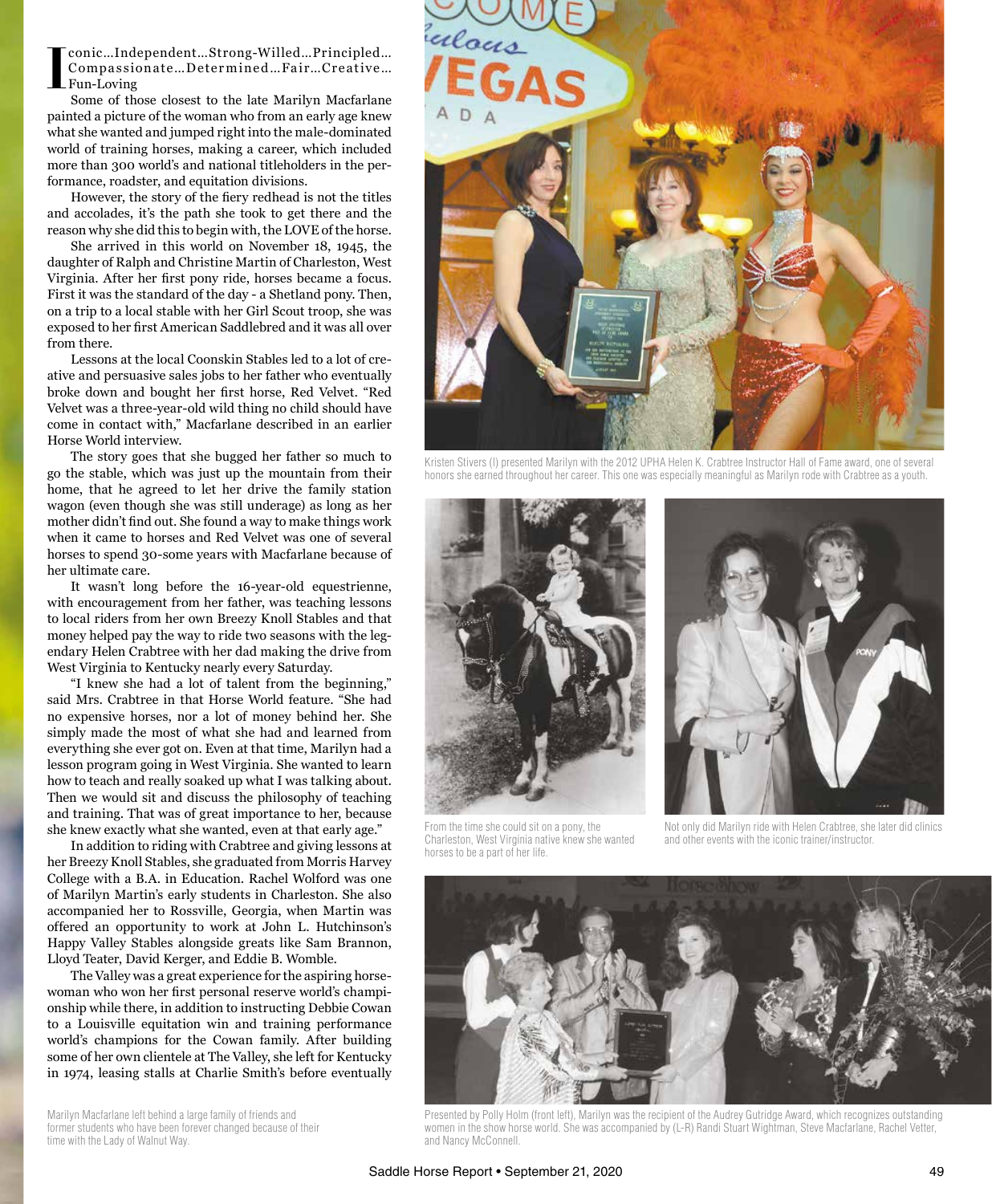



Always stunningly turned out, Marilyn enjoyed 22 great years together in the horse industry with husband, the late Steve Macfarlane. He passed away January 11, 2006.

Many of her former students say Marilyn was like a mom to them. She is pictured here with Susi (Rambler) Day aboard CH Coaltown Prince, along with Jana Weir and Cathy Coniglio.

buying her own property, which became known as Walnut Way Farm.

Making brave moves throughout her career, Macfarlane, on the recommendation of Mrs. Crabtree to the Farm Bureau, was the first single woman in Shelby County to acquire a bank loan for a farm. With a lot of work, she turned a 10-stall dairy barn and a worn 100-year-old home with several acres into a showplace, with her elegant touch and eye for beauty everywhere.

"We'd work horses all day and then go to the barn, hammer nails and build stalls," recalled Rachel (Wolford) Vetter from the Horse World interview. "I was a teenager and she was in her 20s; I remember wanting to go to bed so badly, but I'd never tell her."

Vetter recently told the story of how she started with Macfarlane back when she was a Martin in Charleston. "I didn't want to ride. My mother took me to the barn for riding lessons because she didn't believe in baby sitters. Marilyn's philosophy from the start was that students would get their own horses ready and she expected me to go into a stall with a horse named Tiger and get him ready. I was just leaning up against the barn and Marilyn came up to me and asked why I wasn't in the stall getting my horse ready. I told her I didn't want to ride and she looked right at me and said, 'Guess what? You're going to ride.'

"I've spent the next 55 years learning you don't say no to Marilyn."

Hands on with their horses was a staple of Macfarlane's teaching philosophy and that went for the rider whose family barely had enough



A compassionate animal lover is one of several descriptions fitting Marilyn. Horses (of all kinds), dogs, and swans were among God's creatures who felt her kindness.

money to take lessons to the rider whose family owned multiple world's champions. She didn't differentiate.

"She also impressed upon us that we 'ride for the ride, not the win,'" said Vetter. "She was just as happy if we got a low ribbon as long as we improved upon one thing. After you showed you started rubbing your horse out and she asked, "What is the best thing we did and what was the worst thing we did and how do we improve?"

Susi (Rambler) Day moved to Walnut Way from Florida with good friend Erin Rudder when she was about 13. "My love for the horse came before the horse show and her philosophy was a perfect match for me," explained Day. "Ultimately the horse and their needs come first. Marilyn created a formula for her business with that philosophy and like Mrs. Crabtree, she taught you the proper way to ride. Because she was such a role model for me we've taken that philosophy and applied it to our own business.

"She was willing to say what needed to be said and didn't sugarcoat it, which commanded the respect of her riders. You wanted to do well for her. She was like a second mom to many of us. That was threatening to some parents but it's why we worked so hard for her."

The Rambler family and Macfarlane had many great times together. Among them was campaigning Susi's beloved world's champion CH Coaltown Prince.

"God had a different plan for Marilyn," added Erin Rudder. "She never had her own children but she had thousands of students who became her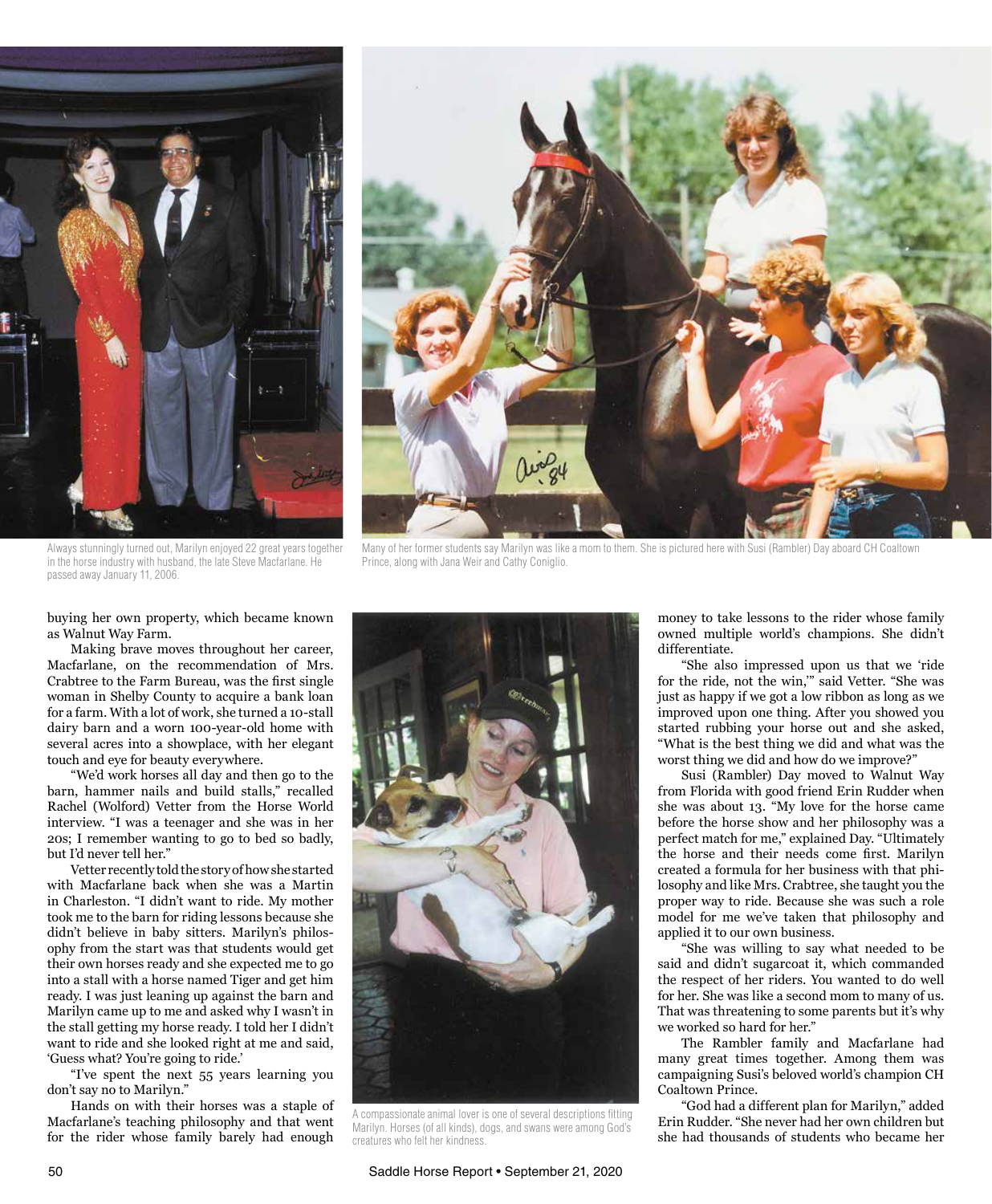

Fun-loving Marilyn never saw a dance foor she didn't like. Alongside Cheryl Friedman and Brad Seacrist, she was cutting a rug at Bret and Susi Day's wedding.

What a team determined team Marilyn and Erin Rudder made. They worked on Erin's dad to acquire and keep for more than one season, the great, but tough, CH Burning Tree's Starcrost. In 1984 and '85, they represented Walnut Way with 15 Saddle Seat Equitation Championships as well as the '84 World's Champion of Champions Senior Saddle Seat Equitation title.

children. She made time for everyone; made you feel important no matter who you were.

"She was my second mom. I had lost mine at 14 and Marilyn took me under her wings. She was a strong, independent woman. I didn't have a female figure in my life, she was it."

Rudder, like all Walnut Way riders, has many great stories reflecting her love and appreciation for Macfarlane. "When I found out Joy Schaefer was selling Burning Tree's Starcrost I just had to have him. I talked to Marilyn about it and she said he would be tough to equitate but she was game to try. We both worked on my dad and he finally gave in and said we had one year and then we were selling him.

"After Madison Square Garden that year I had back surgery and was supposed to show Starcrost for the first time at Miami in the spring. I rode him for the first time the night before my class. We went undefeated that year until we got to Kansas City and Madison Square Garden where he was a bear.

"I begged my dad for just one more year telling him we could do this. He made me sign a contract and it had all kinds of stipulations like good grades when my grades were crap. Marilyn stayed on my butt and I got all Bs, which was amazing for me.

"She had to be very creative with Starcrost's bits. He was very tricky in the bridle and she developed a couple of different bits that worked. She also made us work very hard. Her lessons were so hard, but they were creative and fun. She



She didn't show as much as some trainers but when she did, Marilyn made it count. In 1998, aboard CH Attache's Three Of A Kind, she brought down the house at Lexington Junior League.



These were just a few of the thoughts and stories of Marilyn Macfarlane, the trainer/ instructor. There was also Marilyn Macfarlane, the wife. On a trip to the west coast to visit Avis Girdler, she was introduced to Steve Macfarlane, an accomplished horseman in his own right. They would eventually marry and Walnut Way East and Walnut Way West were established. They had a great time showing road horses, ponies, and eventually Friesians before Steve was taken from this earth too early.

It was during their time together that Marilyn became the first woman to win the Roadster To Bike World's Grand Championship, a title she won with their beloved Shining Brightly. She was somewhat of a contradiction in the roadster ring. While showing Hackneys and driving teams she was always so elegant and proper. When she donned the silks, get out of her way!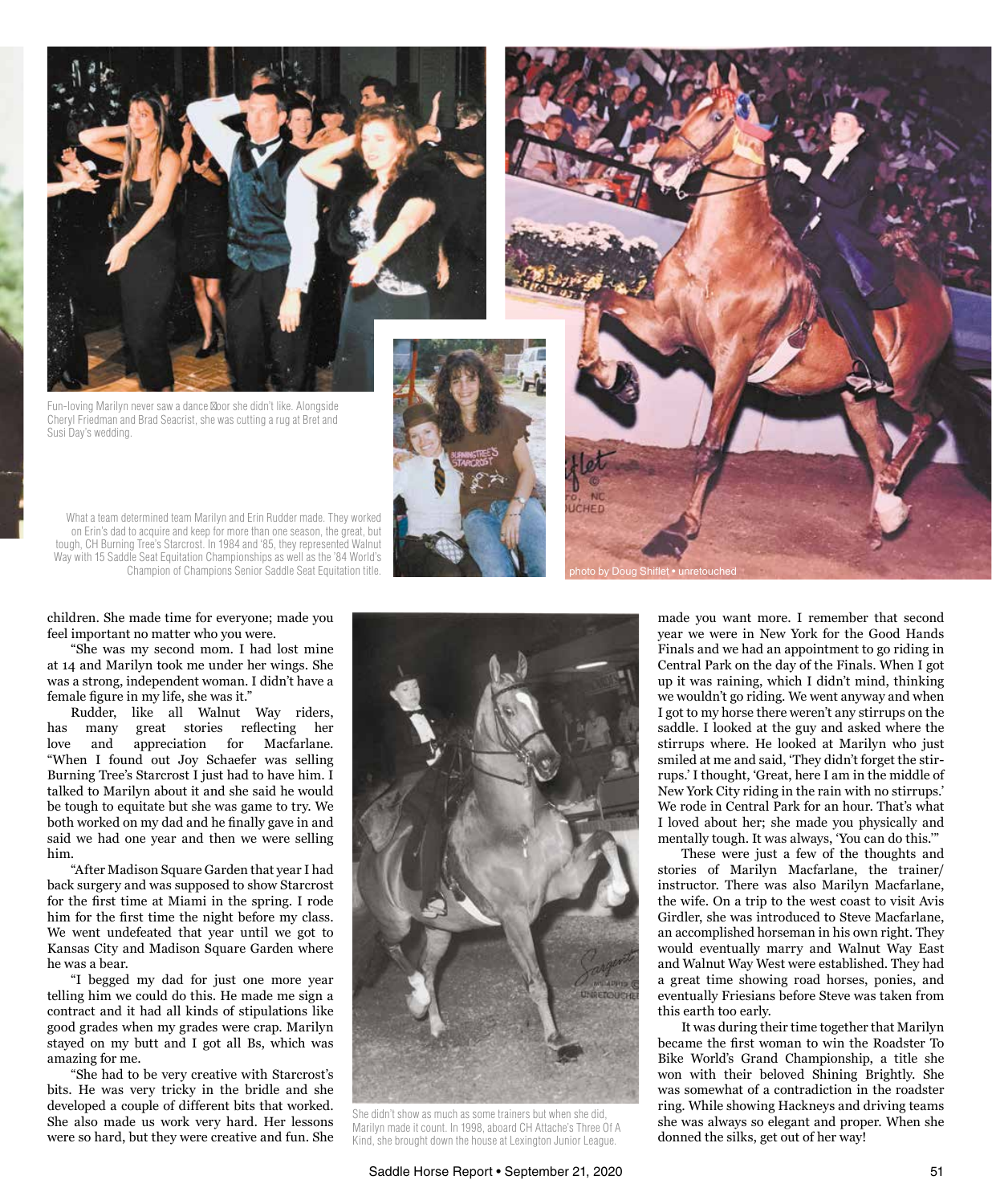

**1&2** Rachel Wolford was Marilyn's first world's champion, winning senior world's champion of champions title in 1976. Her daughter Dana Vetter (pictured driving Banter) and son Cory would benefit from Marilyn's instruction years later.

**3** Friesians became one of Marilyn's passions in the latter part of her career. She was instrumental in getting classes at American Saddlebred shows, in addition to competing in high-end driving competitions at places like Devon and the Royal Winter Fair, as well as enjoying them around the farm in the snow.

**4** The elegance of Marilyn was well-suited for a viceroy and stunning Hackney Pony. Fancy Ribbons (pictured) was one of several Hackney stars she owned, trained, and exhibited.

**5** Marilyn and Braveheart dominated the roadster division for several seasons in the mid-2000s, including this world's champion ladies performance in 2004 and a couple of reserve world's grand champion titles.





**1**





52 Saddle Horse Report • September 21, 2020